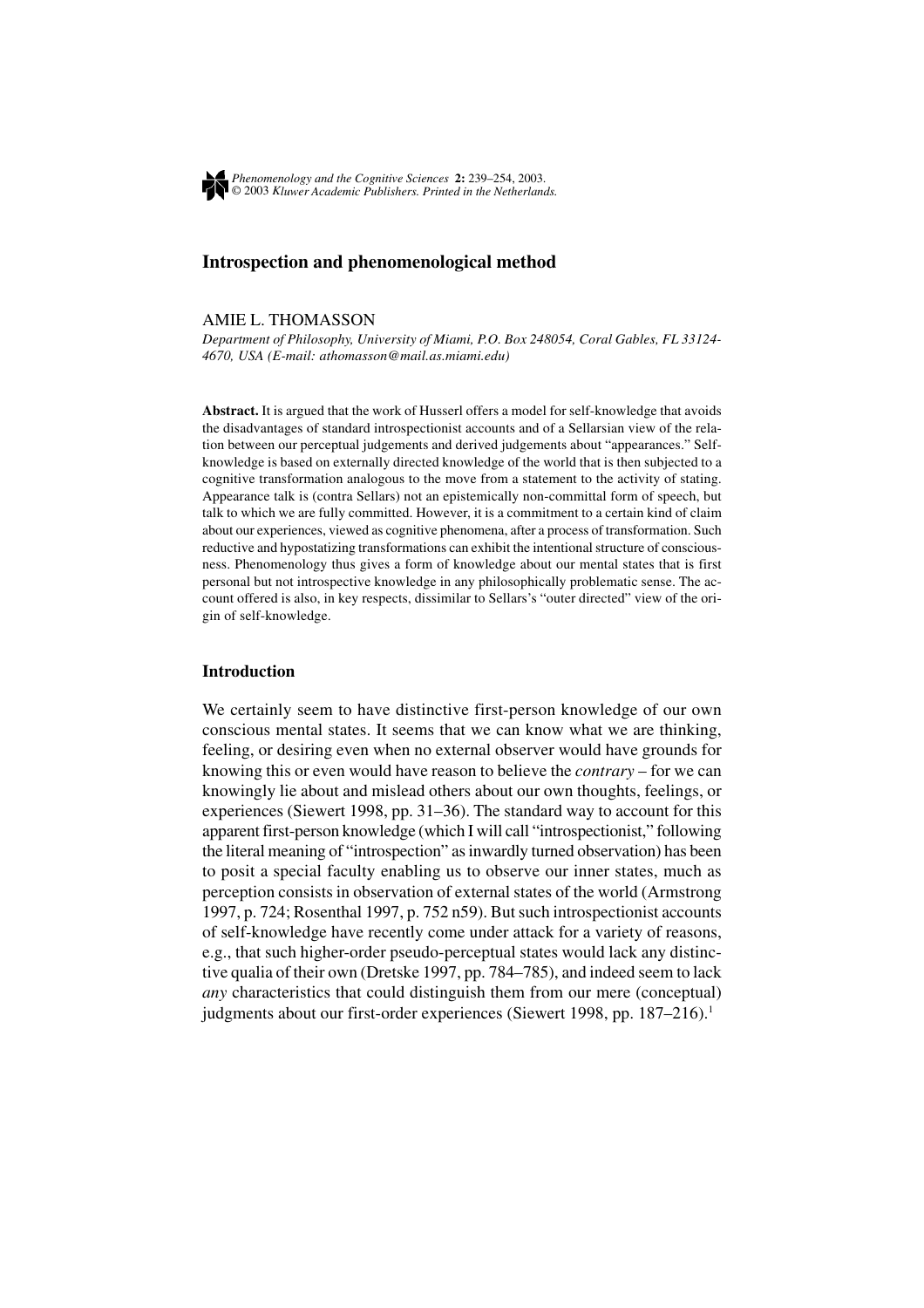These problems with introspectionist accounts of self-knowledge are often thought to present formidable problems for phenomenology. For it is often thought that phenomenological knowledge must be based on an internal inspection of our mental states, and so phenomenology must fall with introspectionism, so conceived (Dennett 1987, pp. 154, 157–158). Clearly there must be some first-person way of acquiring knowledge about experience if phenomenology, or any study like it, is to be possible at all. For phenomenology is supposed to provide the basis for a first-person study of the mind, and thus requires some first-person way of acquiring knowledge about mental state types, their contents, and so on. But does phenomenology really rely on "using some sort of introspection" (Dennett 1987, p. 154)? And is there no other way of explaining the source of our apparent first-person knowledge?

I will argue that the answer to both questions is "no." Despite the common association of phenomenology with this kind of view, Husserl explicitly rejected introspectionist views of self-knowledge, and developed the method of phenomenological reduction as the route to a very different understanding of the possibility and source of knowledge of our own conscious states (1913/ 1962, §79). In the first two sections, I will argue that, far from relying on a kind of inner observation, Husserl's phenomenological method involves treating self-knowledge as in some sense based on *outer* observation of the world, rather than a direct *inner* observation of one's own experiences – an approach that bears much more resemblance to accounts of self-knowledge developed by Wilfred Sellars, Fred Dretske and Sydney Shoemaker than to introspectionism. In the final two sections I attempt to further explicate Husserl's phenomenological method in contemporary terms, to show how it may provide a workable alternative view of the source of first-person knowledge.

# **Outer observation views**

In the contemporary tradition, the idea that our apparent knowledge of our own mental states is based not in a special inner observation *of* our mental states, but in awareness at least apparently directed *outwards*, towards the world, was popularized by Sellars (1956/2000), although it has more recently appeared in different forms in the work of Dretske (1995)<sup>2</sup> and Shoemaker (1996).

Sellars attempts to turn on its head the traditional empiricist idea that knowledge of the world is based on knowledge of our sense data, by urging that instead all sense-data talk, and indeed all talk about *appearances,* is parasitic on world-talk: "the concept of *looking green*, the ability to recognize that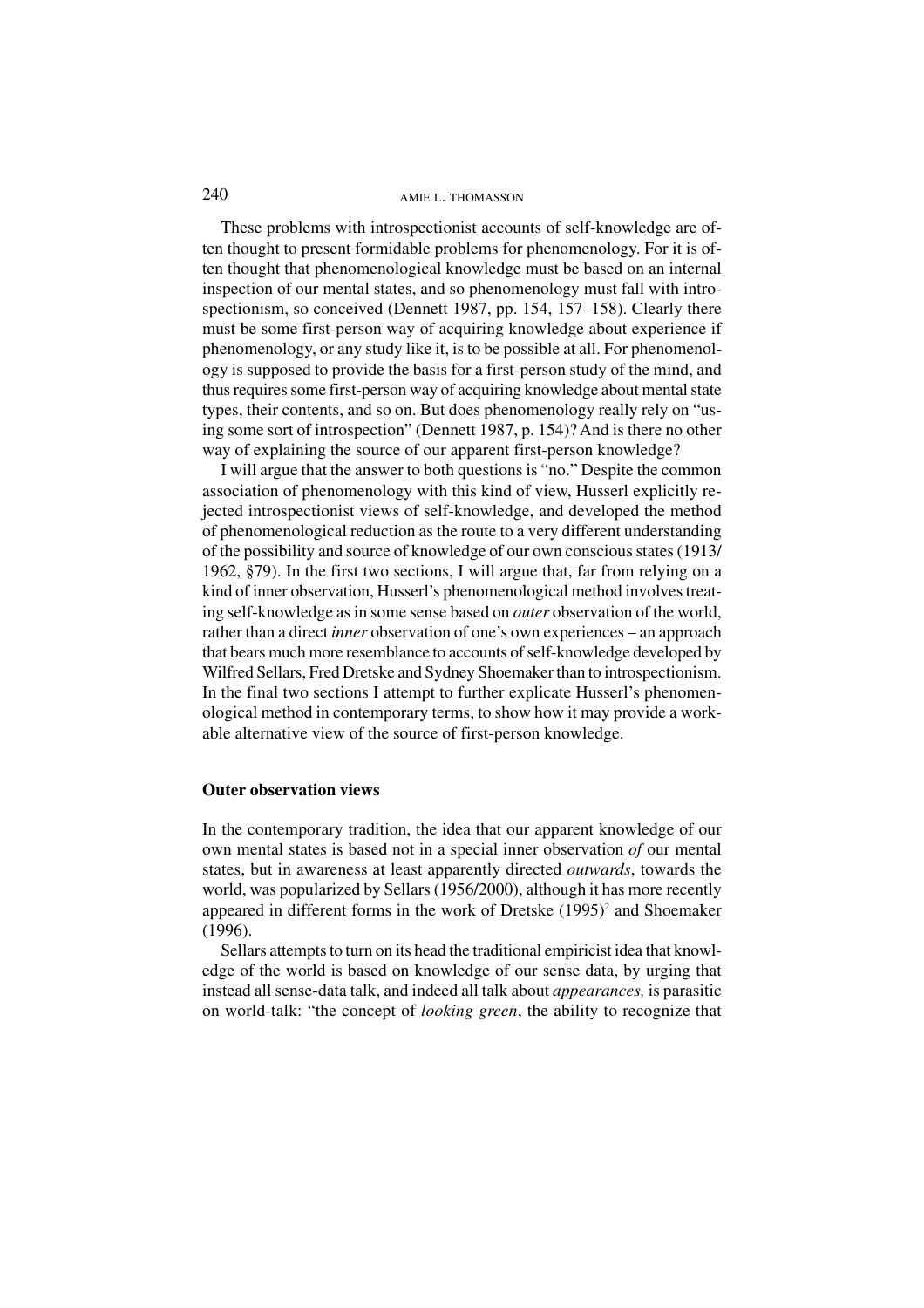something *looks green* presupposes the concept of *being green*" (1956/2000, p. 43). On this view, we learn to employ "looks" talk when we notice the fallibility of our "is" talk, particularly in certain circumstances, e.g., as Sellars' mythical tie salesman Jones learns to shift from "that tie is green" to "that tie looks green" when he discovers the fallibility of his color judgments in odd interior lighting. So employing "looks" talk is a way of withholding the commitment about the world that comes with "is" talk, while retaining the same propositional content (1956/2000, p. 50).

But even if we begin from the observation that "looks" talk arises from "is" talk about the world, when we decide to withhold our commitment about how the world *really* is, a critical question remains. Once we have arrived at "looks" talk by means of this route, should our talk about how things look or appear to us be understood as:

- 1. Still talking about the world, but doing so non-committally, without making any claims, or:
- 2. Shifting to make (committing) claims about our experiences rather than the world?

Robert Brandom reads Sellars as holding the former view, that appearance sentences should not be understood as *reporting* any facts or making any claims at all (2000, pp. 139–143).<sup>3</sup> The whole point of appearance talk, on this view, is to *withhold* one's endorsement of claims about the external world, and so when Jones says "that tie appears green to me," he should not be understood as making any kind of report, but rather "evincing a disposition" to say that it *is* green (not even reporting that he has such a disposition) (2000, p. 139) "in saying that something *looks* green, one is not endorsing a claim, but *withholding* endorsement from one" (2000, p. 142).

Several problems arise, however, for the view that appearance talk does not make any claims, not even about one's own experience (or dispositions), but merely withholds endorsements from claims about the world. One problem Brandom mentions himself (attributing it to Joe Camp) is that certain uses of "looks" talk, as in "that looks blurry to me," involve terms such as "blurry" that apply only to representations, not the world, and so can't plausibly be held to be merely describing the world non-committally (rather than describing appearances committally) (2000, pp. 143–144 n11). Some other story will have to be told about how "looks" talk functions in these cases.

A more general problem is that we can make statements about how things appear to *other* people, (that chair looks green to John), and here we clearly are not merely evincing some disposition of *ours*. 4 Such statements are pretty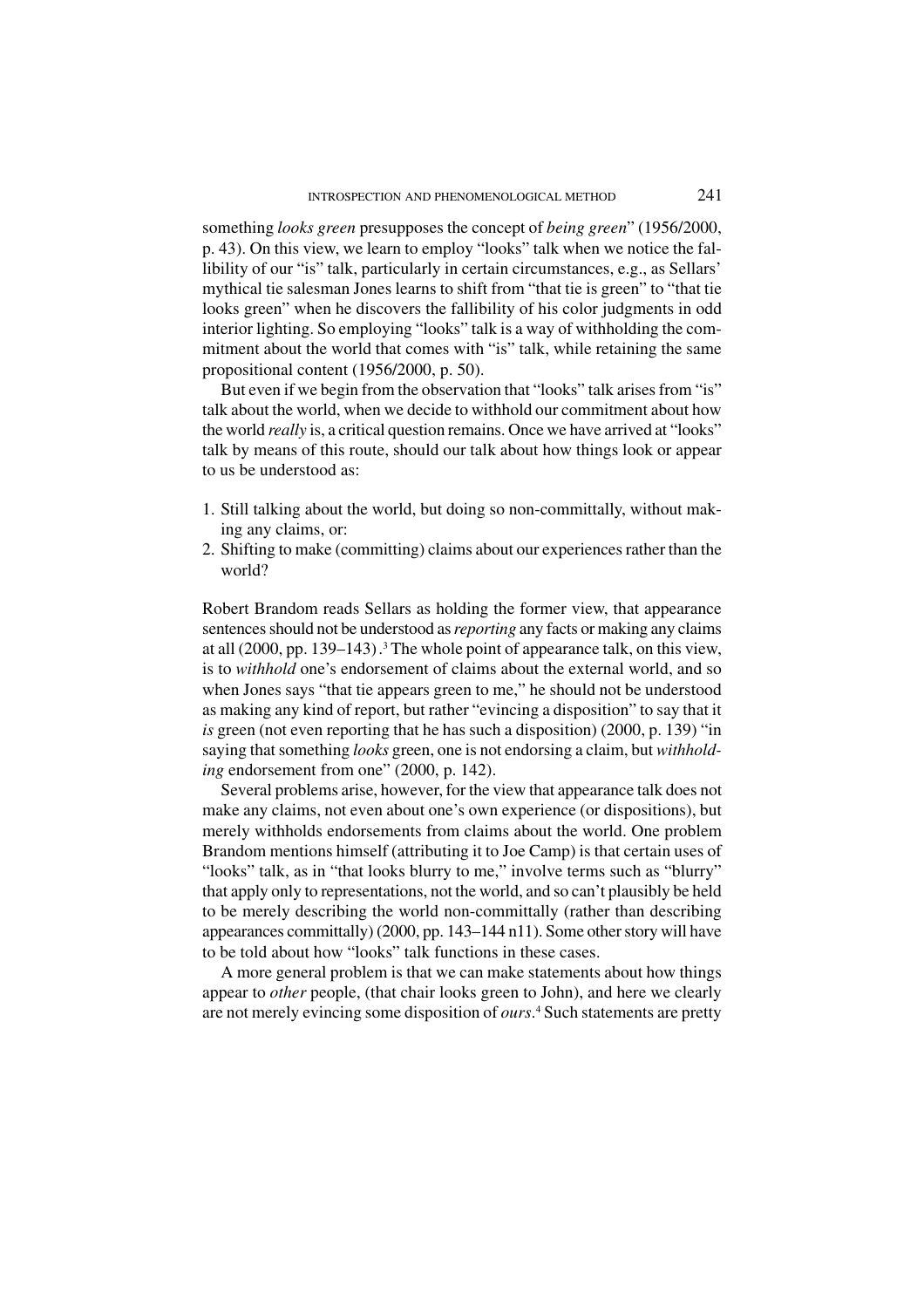clearly descriptions, which may be right or wrong. We may be reporting on a disposition of his, but then we end up with a strangely disjunctive analysis of appearance statements: Those in the first person are not making any reports at all, but those in the third person are making reports about someone else's disposition. And if we have such a disjunctive analysis, then it seems (implausibly) that, while I can make claims about how things appear to John, John cannot correct me, for his apparent counter-statement "no, it doesn't look green to me, it looks blue to me" is making no claim at all.

Perhaps the most telling problem for the no-commitment interpretation of all appearance talk is that we can *lie* about how things appear to us: Not wanting glasses, a child can lie and say the letters appear sharp to her when they appear blurry; an *unscrupulous* tie salesman can lie and say a certain tie looks blue to him (and thus should match perfectly) when it looks green to him; a person going deaf but desiring to keep that secret can say the television sounds loud and clear to him when he can barely make it out. Of course Brandom's Sellars could say that such individuals are being insincere by "faking" their evincing of a disposition (as one might by saying "ouch" when nothing hurt), but mere insincerity is not enough to capture the normal idea that these are *lies*, since a lie must be an insincere *and false* claim made with the intention to deceive others. If any appearance statement could, in principle, be a lie, such statements must be making *claims* about *something,* although it is clear that such statements are not making, but rather avoiding making, claims about the world.

While the "no commitment" view of looks talk endorsed by Brandom's Sellars may have resources to respond to each of these problems individually, the very facts that it needs to offer a disjunctive analysis of talk about things looking blurry versus looking green, and of talk about appearances from the first and third person perspectives, combined with the need to refigure apparent data about the possibility of lying, suggest that taking looks talk as noncommittal has serious costs – costs that, perhaps, only seem worth paying to those with other motivations for avoiding all talk of "inner states." We may be able to offer a more uniform theory that better fits the pre-theoretic data by simply allowing that, while appearance talk is derived from world talk, appearance statements involve a shift from talking about the world to make (committing) claims about something else – our own experiences. This is the option Husserl pursues.

### **Phenomenological reduction**

The idea that knowledge of one's own mental states is based in outer-awareness of the world while withholding commitment regarding its real existence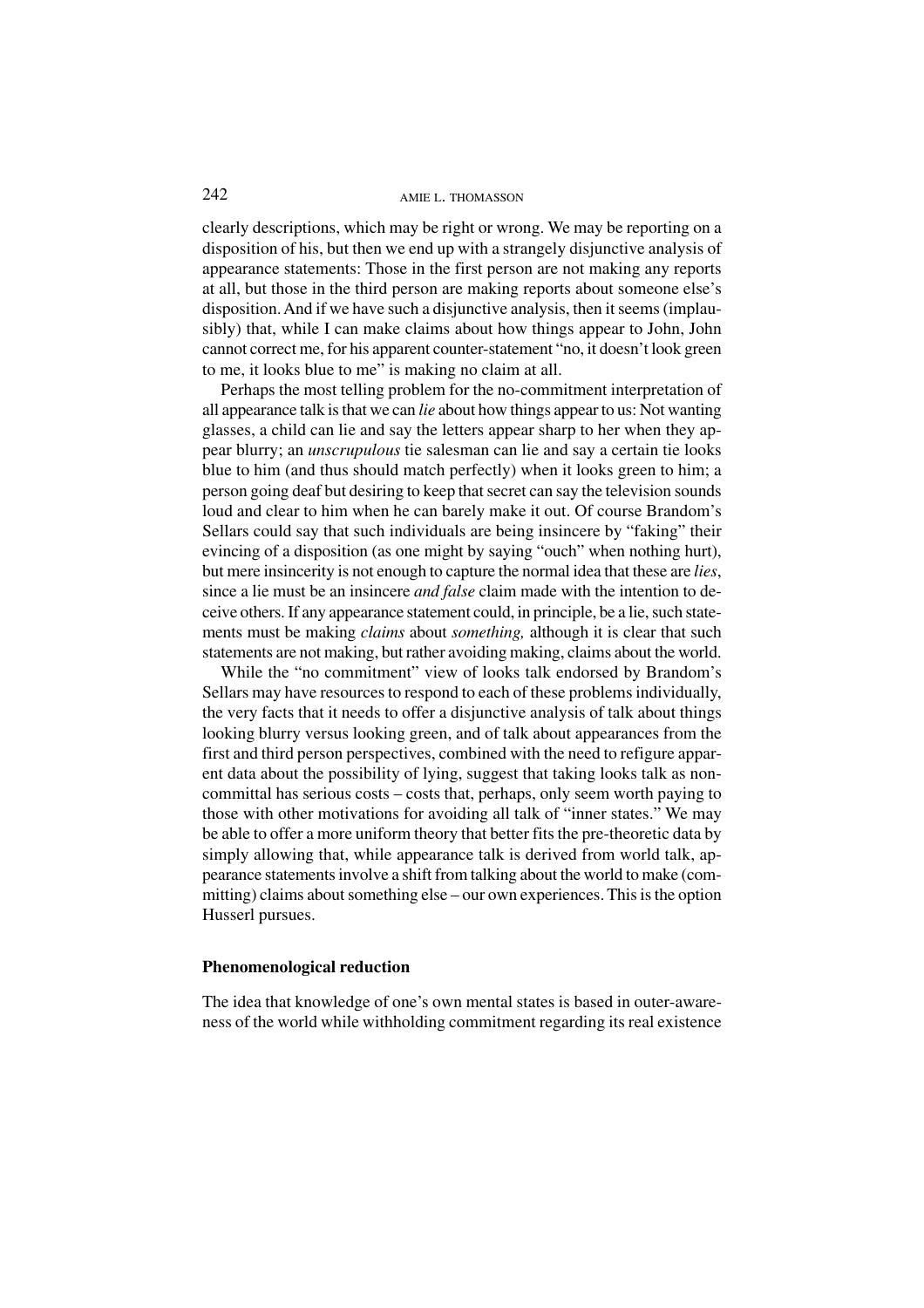and nature receives its fullest development in the work of Edmund Husserl; indeed this is the central idea of the method of phenomenological reduction – the method he regarded as his greatest discovery (Moran 2000, p. 12). In fact, the resemblance between Sellars' and Husserl's views is not likely to be pure coincidence. Sellars was introduced to Husserl's work by the latter's student, Marvin Farber, whose "combination of utter respect for the structure of Husserl's thought with the equally firm conviction that this structure could be given a naturalistic interpretation was undoubtedly a key influence on my own subsequent philosophical strategy" (Sellars 1975, p. 283), and Sellars elsewhere explicitly mentions Husserl's method of bracketing (1963/1991, p. 5).

Much as it was his loss of confidence in his own color judgments that brought Jones of Sellars' myth to shift from talk about ties to talk about how things *look* or *appear* to him, Husserl argues that to shift to consider *phenomena*, our ways of consciously and intentionally representing the world, rather than simply considering the world, we must bracket the assumption that our judgments are true, our experiences veridical:

When objects are intuited, thought of, theoretically pondered on, and thereby given to us as actualities in certain ontic modalities, we must direct our theoretical interest away from such objects, not posit them as realities as they appear or hold in the intentions of our acts. . . We must keep out the falsifying intrusion of all assertions based on the naïve acceptance and assessment of objects, whose existence has been posited in the acts now receiving phenomenological treatment. (1913/2000, pp. 255–256)

Despite the compelling similarities, however, there are two significant differences between Sellars' observation that "looks" talk arises from "is" talk (when commitment regarding the world is withheld) and Husserl's phenomenological method. First, while Jones makes the move to looks talk when he has some positive reason for doubting his world-oriented judgments (such as odd lighting), for Husserl, the phenomenological reduction (as he repeatedly emphasizes) is not based in any reason for *doubting* one's world-oriented experience, and in fact should not be considered a form of *doubt* at all. If it were a matter of something like Cartesian doubt, then the phenomenological reduction would inevitably *change* the character (or force) of the original act to be studied, e.g., by altering the experience of *conviction that* P, to an experience of *doubting that* P, and thus alter the very phenomenon we sought to describe. While we might still be able to examine the content (that P), this would make it impossible in principle for such a method to provide insight into the force (or what Husserl calls "thetic character") of mental states, since that would be transformed by the study itself.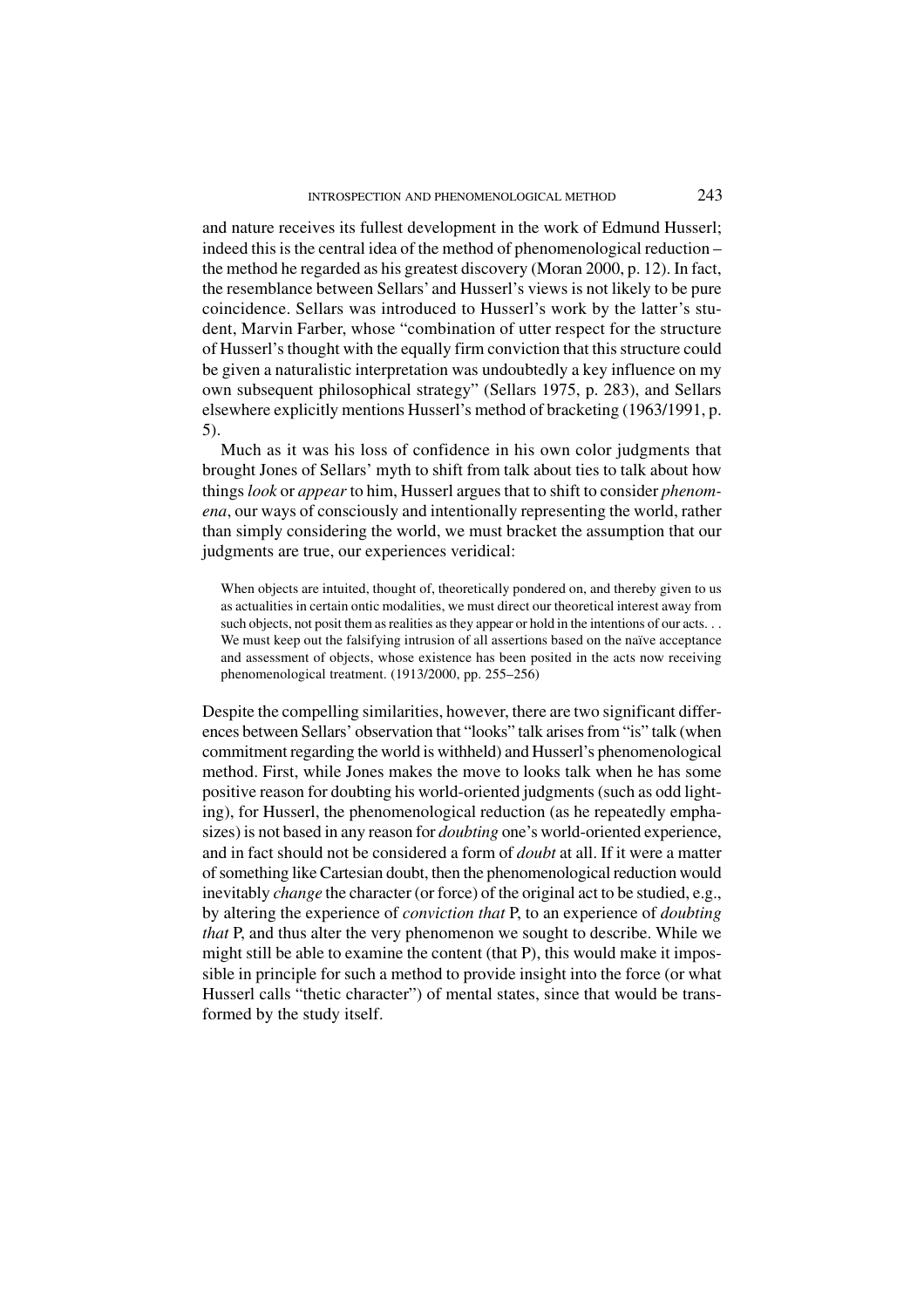Instead of doubt, phenomenological reduction is based in the method of "bracketing" (Einklammerung), which:

. . .is not a transformation of the thesis into its antithesis, of positive into negative; it is also not a transformation into presumption, suggestion, indecision, doubt (in one or another sense of the word); such shifting indeed is not at our free pleasure. *Rather it is something quite unique. We do not abandon the thesis we have adopted, we make no change in our conviction,* which remains in itself what it is so long as we do not introduce new motives of judgment, which we precisely refrain from doing. And yet the thesis undergoes a modification – whilst remaining in itself what it is, *we set it as it were "out of action," we "disconnect it," "bracket it."* It still remains there like the bracketed in the bracket, like the disconnected outside the connexional system… (1913/1962, pp. 97–98)

The use of the typographical term "bracketing" is far from accidental, for it is rather like putting a linguistic assertion, command, question, etc. in quotation marks, to be studied as a piece of language rather than believed, followed, answered – but which leaves its force as well as its content intact to be studied, once it is placed in quotation marks. Thus by placing a sentence in quotation marks, its force is not transformed from an assertion to a question, but rather it (force and content) is placed before us as an object of linguistic study, rather than remaining part of our living interaction with the world where assertions call for belief or disbelief, commands for following or ignoring, questions for answering. So similarly, the idea of bracketing in phenomenology is to preserve both force and content of the original experience (whether it is one involving conviction, doubt, etc.), but to use the brackets to disconnect it from our ordinary world-directed concern so that it can be studied as a *phenomenon*, a way of experiencing the world, rather than being put to use in our engagement with the world: "The thesis is experience as lived (*Erlebnis*), *but we make 'no use' of it*" (1913/1962, p. 98).

The second difference from Sellars is that, for Jones, looks talk arises in quite limited spheres – on those occasions where there is some room for doubting one's original experience. For Husserl, however, the phenomenological epoché takes a much broader scope – we are to bracket all at once the whole "natural" view that there is a mind-external natural world of spatio-temporal, physical, biological, and cultural entities experienced by us:

We put out of action the general thesis which belongs to the essence of the natural standpoint, we place in brackets whatever it includes respecting the nature of Being: this entire natural world therefore which is continually 'there for us', 'present to our hand', and will ever remain there, is a 'fact-world' of which we continue to be conscious, even though it pleases us to put it in brackets. (1913/1962, pp. 99–100)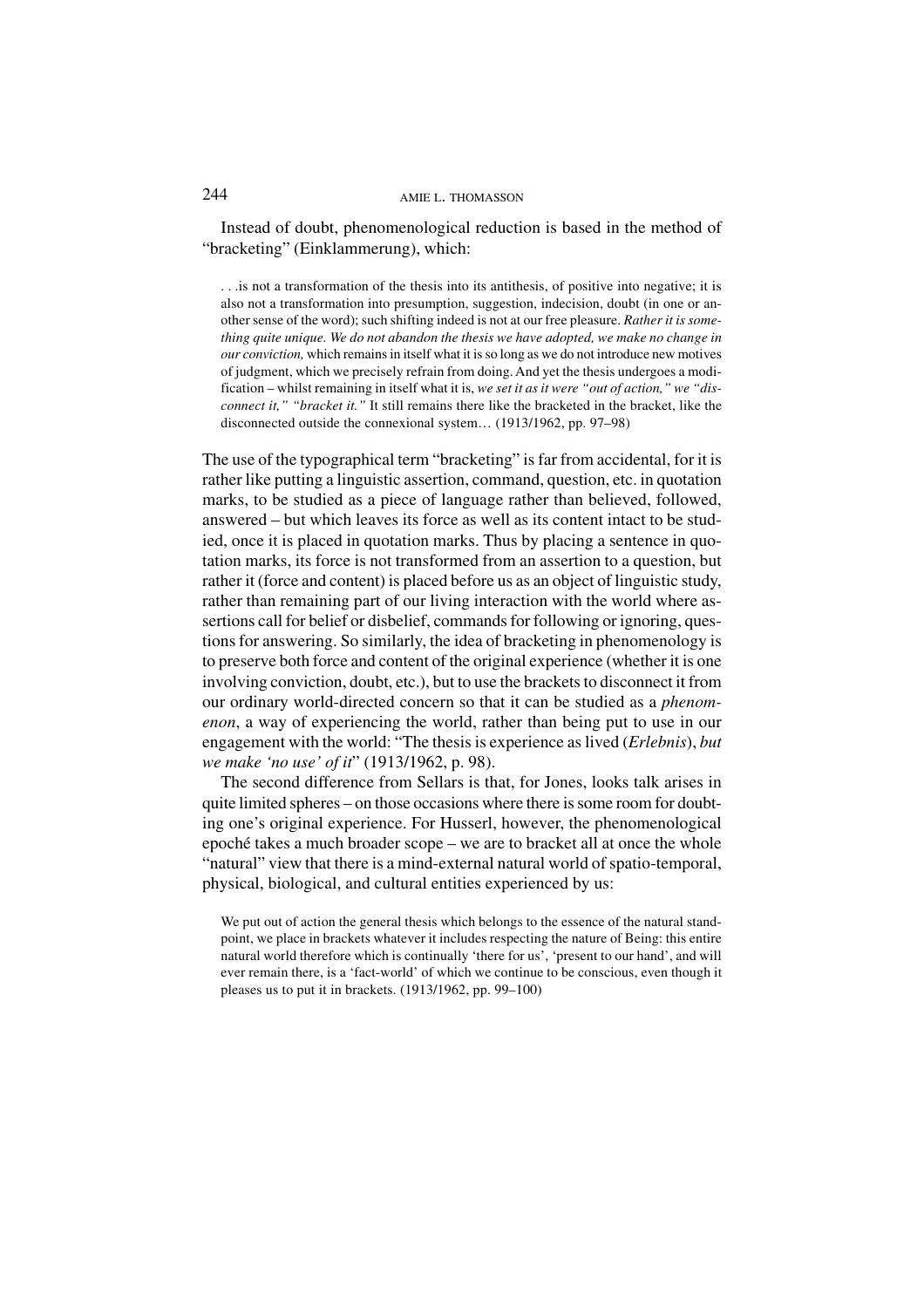Since the bracketing is wholesale in scope, it can help us grasp not just "individual" mental states (which in fact are never entirely separate from each other), but such broader features as the field of consciousness as a whole, the unity of consciousness, the implicit background in conscious experiences, time-consciousness, etc.

The most crucial difference between Husserl and the Sellars *of Brandom's interpretation* (seemingly different from the historical Sellars), however, is that for Husserl the withholding of world-regarding commitment is not the end of the story, but rather is supposed to provide the means for acquiring a whole new branch of knowledge: knowledge about experience and its ways of representing (or intending) the world. The goal of the phenomenological reduction is "*the winning of a new region of Being*. . . the Being to be thus shown up is neither more nor less than that which we refer to on essential grounds as 'pure experiences', 'pure consciousness'" (1913/1962, p. 101). It is consciousness, or conscious experience, that remains "left-over" after the bracketing of phenomenological reduction, and so it is that reduction that enables us to turn our attention from our customary interest in the world represented to gain knowledge about consciousness itself and the ways in which it represents an external world to us: ". . .*Consciousness itself has a being of its own which in its absolute uniqueness of nature remains unaffected by the phenomenological disconnexion*. It therefore remains over as a '*phenomenological residuum*', as a region of Being which is in principle unique, and can become in fact the field of a new science – the science of Phenomenology" (1913/1962, p. 102).

Ultimately, it is not knowledge of my or anyone's *individual* conscious experiences that Husserl hopes to acquire through phenomenology, but rather of the *essences* of *types* of conscious experience and their interrelations. Thus Husserl follows the first stage of world-bracketing with a second stage of phenomenological reduction: Bracketing also the question of the real existence of my (or anyone's) individual experiences *qua* real psychological occurrences to focus instead on the relevant *essences* involved.<sup>5</sup> In the remainder of this paper, however, I will focus just on the first stage of reduction, as this is most immediately relevant to answering our central question of what the source could be for our apparent first-person knowledge of our own experiences.

According to Husserl, the method of bracketing is supposed to reduce our mental acts to their intentional content and intentional mode or force – that is the sense in which the method involves a "reduction" – and may potentially provide knowledge of any first order conscious state by "modifying" it in reflection (1913/1962, pp. 106–107, 201). The modifications effected by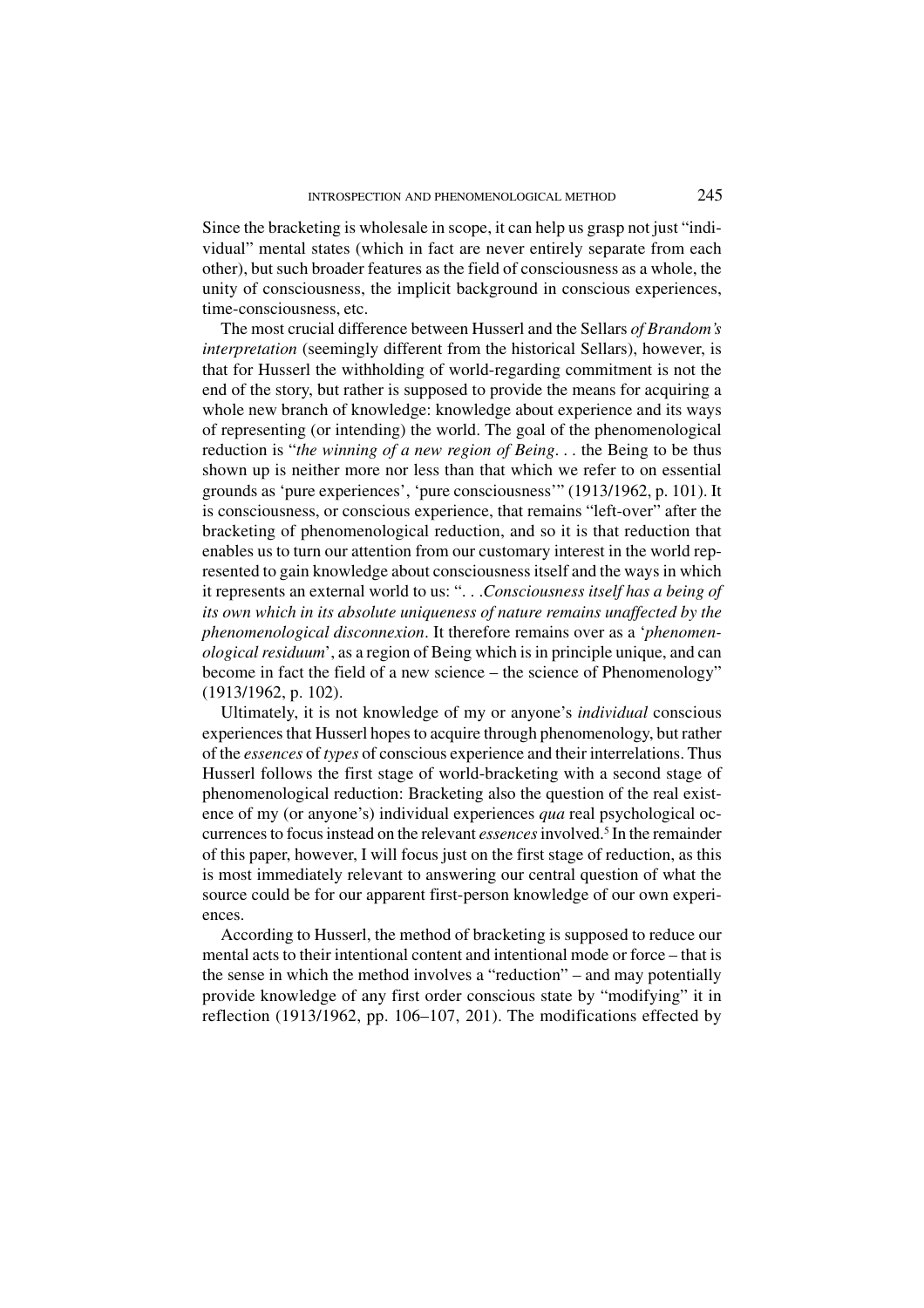bracketing are clearly *not* a matter of acquiring additional empirical information via further experiences such as inwardly-directed observations:

We must, however, be quite clear on this point that *there is no question here of a relation between a psychological event – called experience (Erlebnis) – and some other real existent (Dasein) – called Object –* or of a *psychological connexion* obtaining between the one and the other *in objective reality.* On the contrary, we are concerned with experiences in their essential purity, with *pure essences,* and with that which is *involved in* the essence *'a priori' in unconditioned necessity. . .* In the very essence of an experience lies determined not only *that*, but also *whereof* it is a consciousness, and in what determinate or indeterminate sense it is this. (1913/1962, p. 108).

Instead, the modifications are based in *a priori* "essential laws" (1913/1962, p. 201) regarding the *essences* of the kinds of experience involved, which enable us to move from intending (or "meaning") a certain object or state of affairs (e.g., the blooming pear tree) to intending (or "meaning") the experience that enabled us to intend it (1913/1962, pp. 240–241).

These laws seem to be what Husserl would call "logical" laws describing the essential connections among the concepts involved – and revealing them is closely allied to what would later (e.g., by Ryle) be called "conceptual analysis." (Husserl understands logic not merely in terms of a system of formal syntactic operations, but also as encompassing relations among concepts or meaning types.) More particularly, the relevant "a priori laws" seem to involve cognitive transitions (licensed by the very concepts or natures of the experience types involved) from awareness of represented objects to knowledge of the representation, which parallel the shift one can make from the "content" of a statement to the "stating activity:"

It is an *essential insight*. . . that, from the objectively given, as such, a reflective glance can be transferred to the object-giving consciousness and its subject; from the perceived, the corporeally 'there' to the perceiving act; from the remembered, as it 'hovers' before us as such, as 'having been', to the remembering; from the statement as it comes from the given content to the stating activity, and so forth. . . It is evident that essentially. . .it is only though reflexions of this kind that such a thing as consciousness or conscious content. . .can become known. (1913/1962, pp. 209–210).

In the section that follows I attempt to draw out a story in contemporary terms to elucidate how such transformations might work. While the terms of discussion are not Husserl's own, the exposition is intended as a way of showing how such a method of phenomenology may provide a source for at least a great deal of apparent introspective knowledge without averting to any pseudo-perceptual observations of experience. The logical transitions will be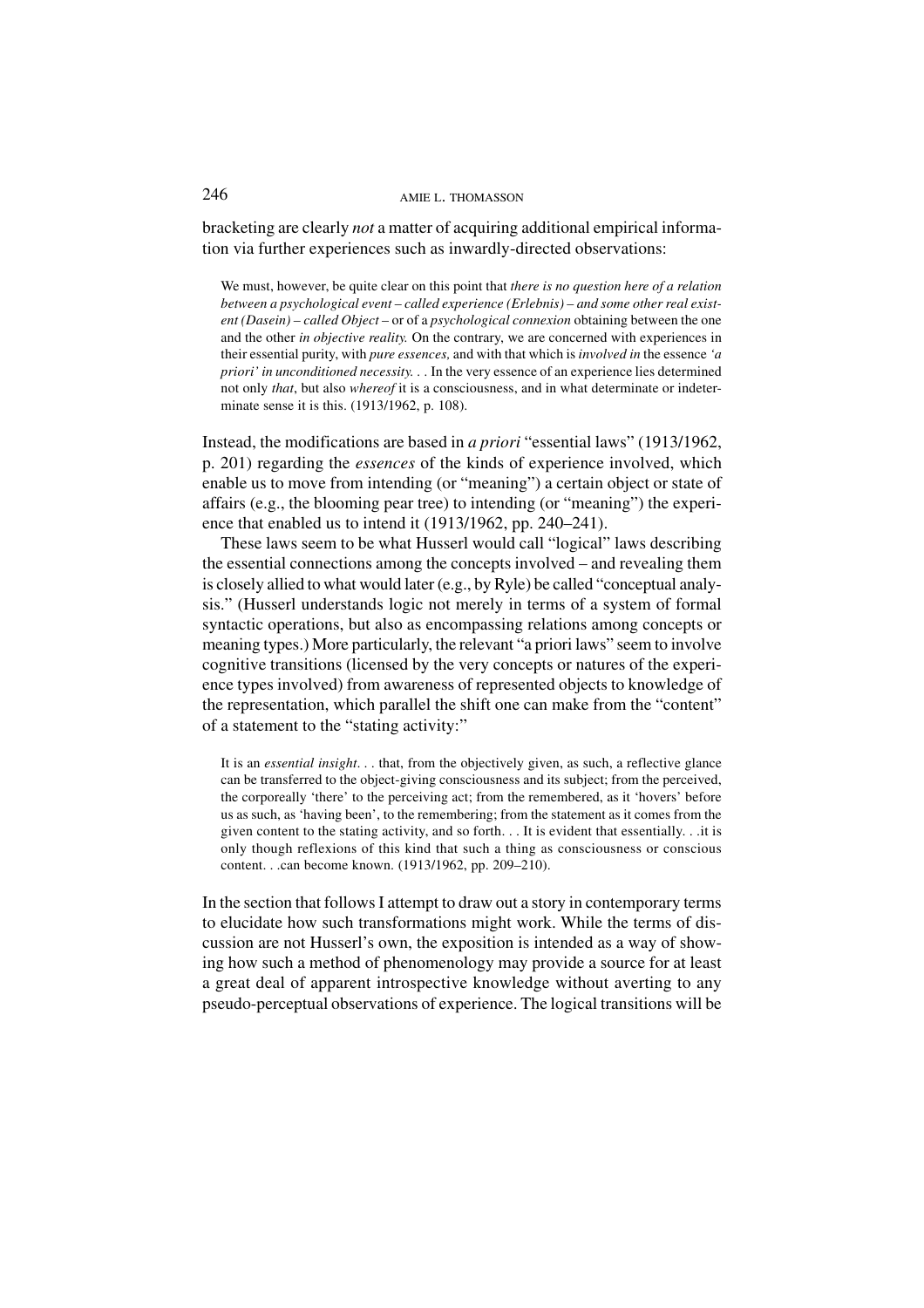easiest to see if we separate them out into two steps (not explicitly distinguished by Husserl), and if we begin not directly with the transition from e.g., the perceived to the perceiving act, but rather from the case Husserl himself acknowledges as parallel: the transition from a statement to stating activity.

#### **Cognitive transformations**

Suppose someone states "Bonnie is on the train." Normally, in our "lived" experience, such a claim directs our attention to the state of affairs represented, involving Bonnie and the train, and we are unconcerned with the meaning or force of the claim itself. It can, however, happen, e.g., in cases where some doubt arises about the trustworthiness of the reporter, that we shift our attention, and retreat to note only that Bob stated that Bonnie is on the train.

Cognitive transformations that take us from the original *use* of a *basic* sentence ("Bonnie is on the train") to a *transformed* sentence expressly *about* what is asserted, questioned, commanded, etc. ("It was stated that Bonnie is on the train"), I will call "reductive" transformations, since they involve reducing the claims made in the original use of the sentence to claims merely about its representational content and mode. This kind of transformation is widely used in discussions of works of fiction, of the content of failed theories, of testimony, etc. in which transformations are made from the relevant pretense of asserting things about people (in the fiction case), or attempts to assert truths about the world (in the case of theory or testimony), to discuss what is true *according to* the story, theory, or witness. We can then talk about what was stated *according to* the witness while being entirely non-committal on whether the witness was speaking the truth.

There is an intimate relationship between the basic and transformed sentence – namely that the appropriate *use* of the original world-oriented sentence is logically sufficient to guarantee the *truth* of the latter sentence. According to the rules of use of the concept *stated*, Bob's assertion "Bonnie is on the train" provides logically sufficient conditions for it to be true that "It was stated that Bonnie is on the train" (though not for "Bonnie is on the train" to be true). Such transformations have two aspects: The content (Bonnie is on the train) is transformed into a proposition (that Bonnie is on the train), and the force (stated) is extracted from the *way* in which the proposition is presented in the basic sentence (in this case assertion). A different, say, questioning expression of the same propositional content in the basic sentence "Bonnie is on the train?" would license transformation (ultimately) to "it was asked whether Bonnie is on the train."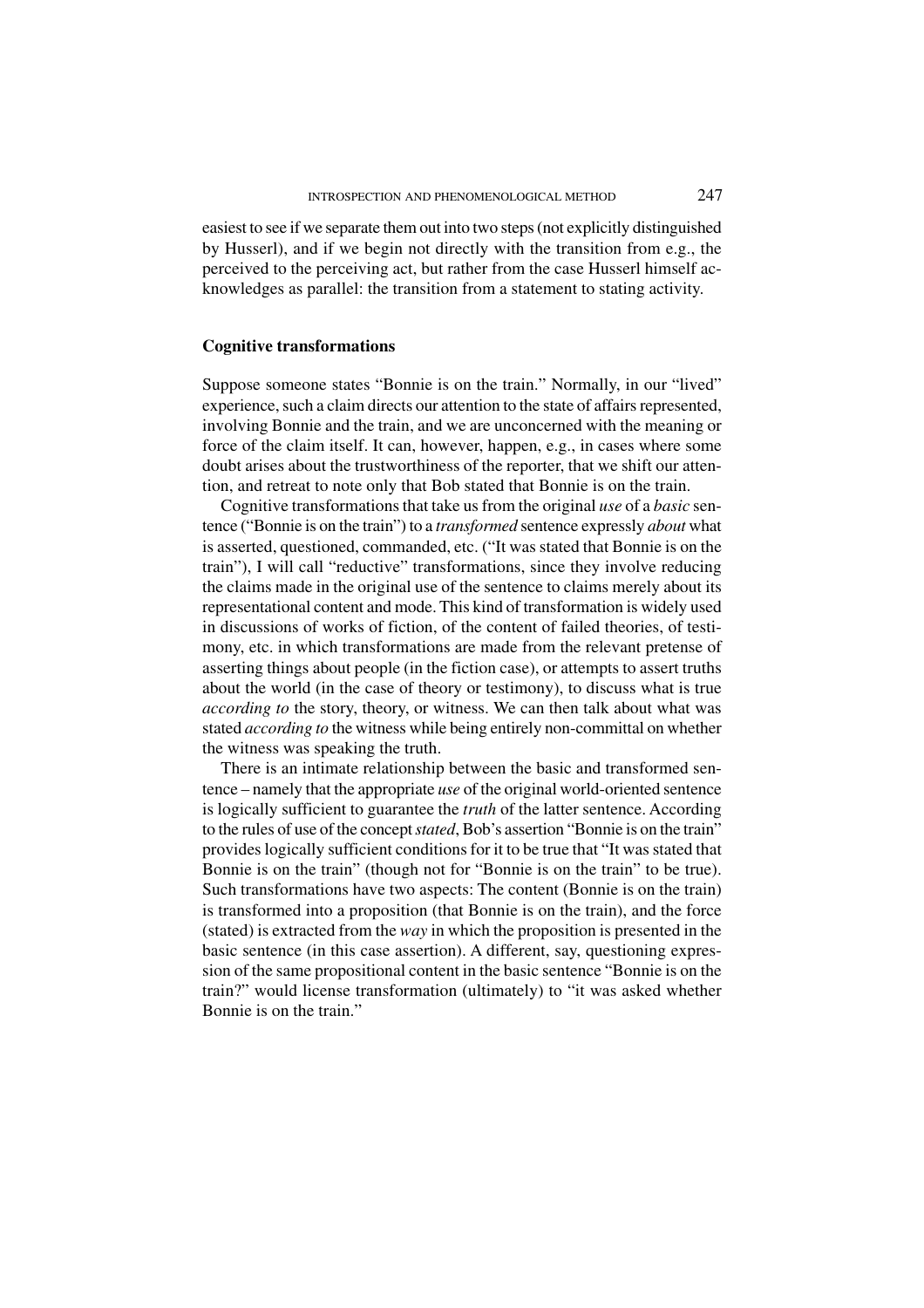Reductive transformations may be subjected in turn to hypostatizing transformations, so that we can move in the first instance from "Bonnie is on the train" to "it was stated that Bonnie is on the train" to nominalize "stated" and get "the statement that Bonnie is on the train was made."6 While the basic sentence mentioned only Bonnie and a train, at this stage we clearly have introduced a singular term for a kind of thing not mentioned in the original sentence (a statement), where that singular term is apparently guaranteed to refer, given the original use of the basic sentence. These transformations are licensed by the logical relations among the concepts involved: Part of possessing the concept of 'statement' is being able to make the hypostatizing move from "x stated that P" to "the statement that P was made," and to recognize that move as irreproachable when made by others.

As Husserl remarked, the shift one can make from the "content" of a statement to the "stating activity" parallels the cognitive shift from consideration of objects known to the representing consciousness. Knowledge of our own experiences, their contents, and representational modes is achieved by transforming our original world-oriented experience by means of reductive and hypostatizing cognitive transformations paralleling those from statements to stating activity.<sup>7</sup> The first stage involves a reductive transformation from experiences that present the world as being a certain way, to judgments about how things seem to me, i.e., from being visually presented with a red apple, to making the judgment "it appears as if there is a red apple." As in the linguistic case, these transformations are licensed by the logical connections between the use or performance of the original conscious act and the conditions of satisfaction for applying a term such as "appears," which are guaranteed to be fulfilled given the original apple-oriented experience. Understanding such relations, and being able to make the move from visual presentation of a state of affairs that P to claiming "it appears that P" is at least in part constitutive of competent possession of the concept "appears."

But *pace* Brandom's Sellars, the derivation of "appears" talk from "is" talk (or *appearance* judgments from *is* judgments) does not mean that we should take such statements as merely revoking commitments about the world without making any new claims. There are implicit claims already in the reductively transformed sentences about the way things appear to us – commitments that may be made explicit by engaging in a separate hypostatizing transformation from talk (or judgment) about how things appear to be, to talk (or judgment) explicitly about appearances. Thus, from "it appears as if there is a red apple" we can get "there is an appearance as-if of a red apple" or "there is a red-apple-appearance." By this route, we acquire a singular term for a new kind of entity – in this case an appearance – not mentioned in the original experience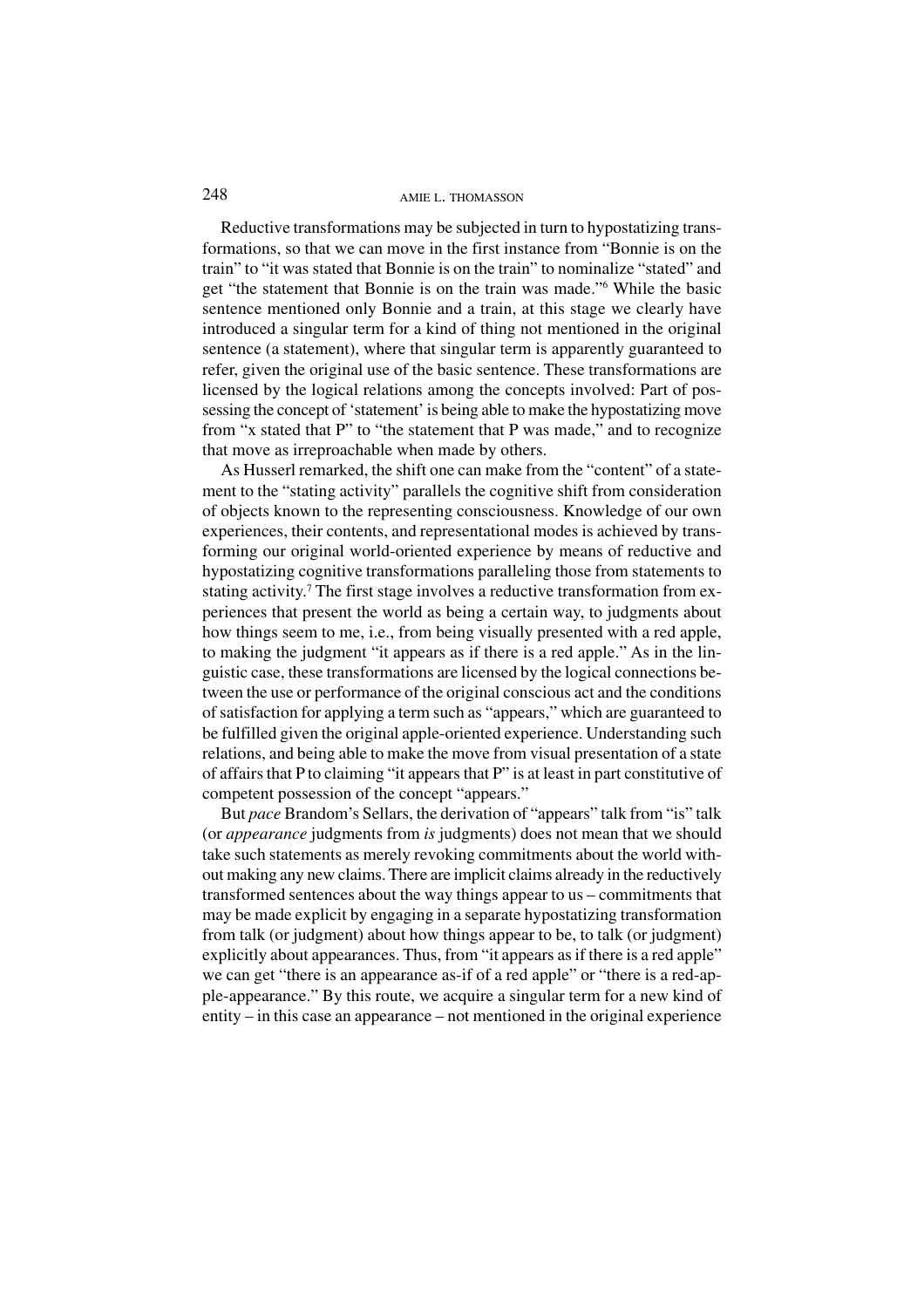(which was only about an apple). And again in this case, the singular term so derived is guaranteed to refer to the newly named kind of entity (an appearance), whether or not the original experience was veridical.<sup>8</sup> Part of possessing the concept of *appearance* is knowing that one may legitimately make the hypostatizing inference from "it appears that P" to "there is an appearance asif P." These later hypostatizing transformations are what enable us to speak (or think) of appearances, experiences, etc. as the subjects of our sentences, and thus to acquire knowledge about our own experiences and their content based on what were originally thoughts, experiences, etc. directed outwards towards the world.

One might object, however, that these sorts of cognitive transformation may be trivially made, e.g., to move us from the judgment "the stock market will rise" to "it appears that the stock market will rise" to "there is an appearance of the stock market rising," although intuitively there is nothing like a fullblooded (sensuous) *appearance* of anything here. But if the transformations to appearance-talk can be made where there seems to be no robust appearance whatsoever, this might seem to threaten the idea that, in other cases, such cognitive transformations are not merely trivial but in fact lead us to knowledge of a realm of appearances (etc.).

It is important to note, however, that for Husserl, phenomenology is not concerned not with knowledge of *mere* sensuous appearances or qualia, but rather with acquiring knowledge of consciousness as *intentional*, of our various ways of representing (meaning, intending, or constituting) the world – which need not be sensory or quasi-sensory (1913/1962, pp. 226–230). In that sense, then there is a way in which (and mode and force with which) the stock market is presented to me as prone to rise, and that and other "empty apprehensions or comprehensions" may be known by means of "reflective modifications" just as the apple-appearance may be (1913/1962, p. 203). In neither case should the cognitive transformations be considered trivial; in both they should be considered to provide us with knowledge of genuine representing structures of consciousness. The question remains whether the account of selfknowledge on offer can *distinguish* properly *sensuous* appearances (as Husserl would put it, those with a hyletic element) from sensuously "empty" appearances, or enable us to acquire knowledge of the specifically *sensory* character of experience. This question would have to be solved by other routes that cannot be pursued here.<sup>9</sup>

Thus far I have dealt directly only with the case of how we can each know how things *appear* to us, but ultimately we would like a unified account of how one can also acquire first-person knowledge of one's own beliefs, intentions, desires, etc. Although space constraints prevent a complete discussion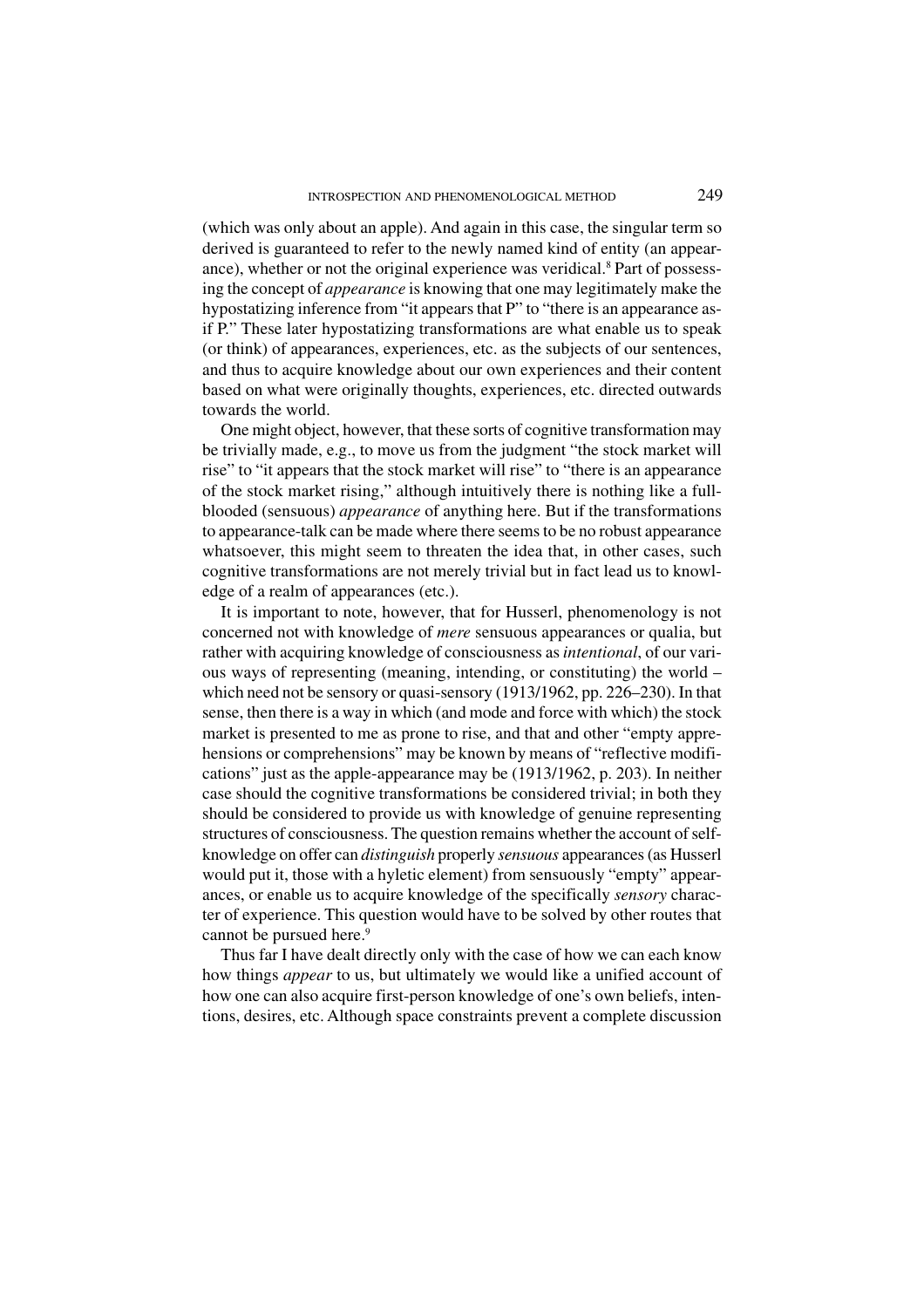here, it is clear how at least some of these can be handled in ways parallel to our handling of appearances above. Thus, e.g., the thought "today is Wednesday" (apparently speaking about the day) may be transformed reductively to "I believe today is Wednesday," from which a hypostatizing transformation can yield apparent knowledge that "I have the belief that today is Wednesday." The self-command "pick up the car at four" (with content concerning the car) may be transformed reductively (in this case, bracketing whether or not the car really will be picked up at four) to "I intend to pick up the car at four" and hypostatized to provide apparent knowledge that "I have the intention of picking up the car at four." Learning to make such transformations competently is arguably part of acquiring the relevant concepts of appearance, belief, intention, etc., just as learning to make the parallel linguistic transitions is part of acquiring the concepts of statement, question, command, etc. Thus this view of self-knowledge seems to have resources to overcome the difficulty commonly raised for outer-observation accounts – that, even if they can provide a story about how we can know the *content* of our experiences, they inevitably leave out the mode or force of those experiences.

Together, these reductive and hypostatizing cognitive transformations can help explain how it was that Husserl thought the phenomenological method of bracketing could enable us to acquire knowledge of a "new region of Being" – that of consciousness and its ways of representing the world (including appearances, thoughts, etc.) – based not in higher-order inner observations, but rather in first-order world-oriented experience, the practice of bracketing, and cognitive transitions based on "essential laws" governing the concepts involved.10 In the case of reductive transformations, it is laws connecting the *performance* of a certain conscious act (or *use* of a certain expression) with the concepts of experiences or speech acts of different types. In the case of hypostatizing transformations, it is laws connecting the concepts associated with verbs like "appears," "states," and "thinks," with their nominalized forms referring to appearances, statements, and thoughts. These transitions together enable us to move wholesale from world-oriented experience to discussion of the "separate realm" of entities (experiences) that are the subject of phenomenology.

## **An initial assessment**

The cognitive transformation account can clearly explain the data with which we began: e.g., that we can often know what we are thinking even when no external observer has grounds for knowing this, and that we can sometimes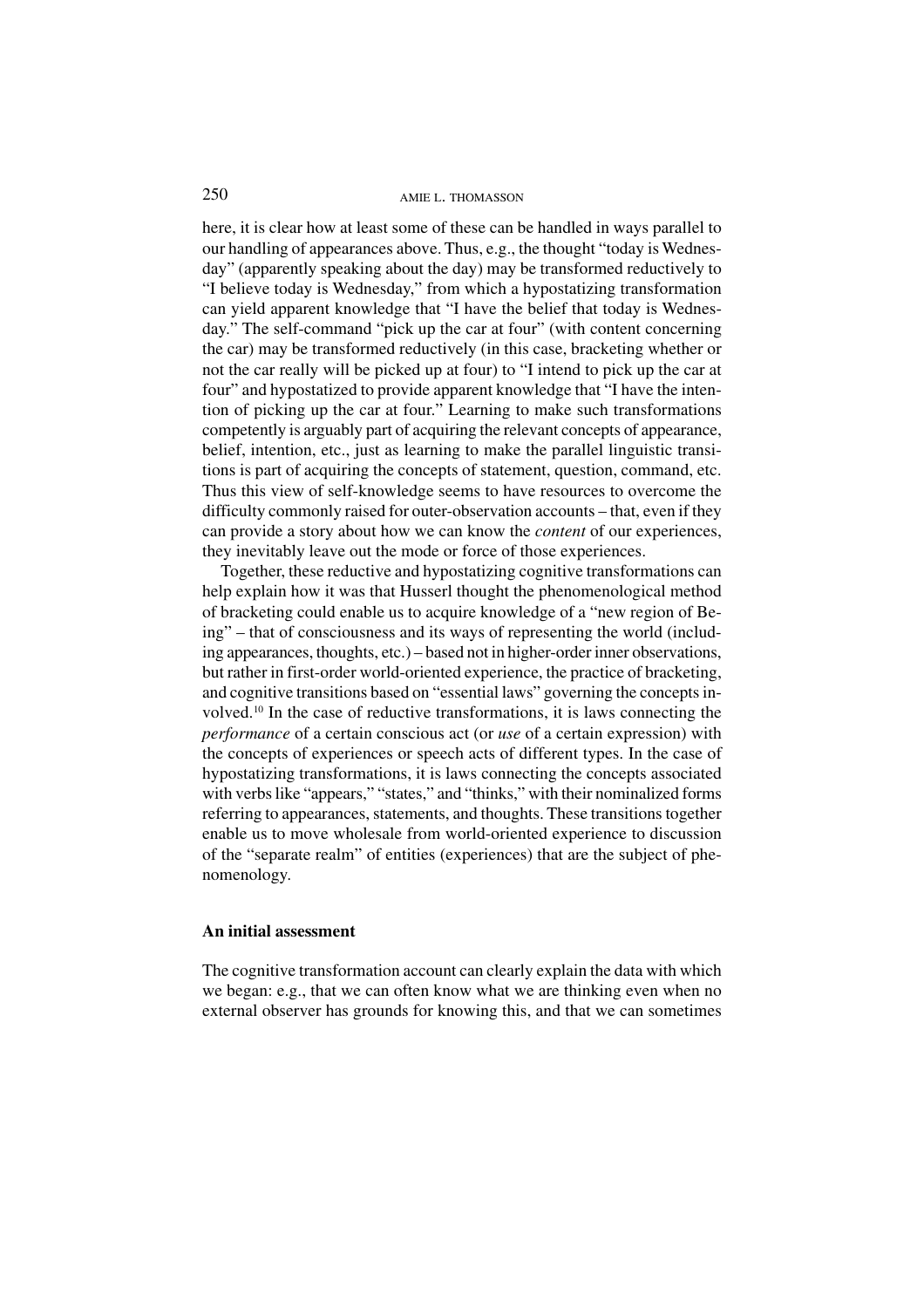lie convincingly about our own experiences. While speech acts such as statements are *public* representations, so that anyone is licensed to make the relevant shift from x's stating, "Bonnie is on the train" to speak of "x's statement that Bonnie is on the train;" the original world-oriented experiences from which self-knowledge claims are transformed are not public in this way, and so it is only the individual having the experience who is in a position to make the transformation from the original world-oriented thought or perception to draw direct conceptual conclusions about the nature of her experience. Others can acquire more or less probable inferential knowledge based on observations of behavior and environment, but in cases where this is insufficient to draw conclusions they may remain completely in ignorance about the mental states that the subject can know by means of these simple conceptual transformations.

This also explains how lies about one's own experience are possible, and how we have the potential for fooling outside observers. Since one must begin these transformations from one's own experience, a lie is simply a case in which one willingly casts aside the normal transformation rules and makes claims about one's own experience (that the television sounds loud and clear to me) not based on transformations from the way the world is presented (the television being presented as noisy) but based, say, on a desire to hide one's hearing impairment. Others lacking the original experience cannot detect the lie by noting the falsified transformation; they can at best infer a falsehood by noting inconsistencies between the subject's verbal reports and behavior.

This account can also explain the *apparent* incorrigibility of first-person reports, without claiming that all judgments about one's own experience are infallible or that all statements about appearances are guaranteed to be true. The transformed sentences about experiences, such as "I have an appearance as-of a red apple" – as long as they are appropriately derived from the original experiences – may be true whether or not the original world-oriented perception (presenting a red apple) was veridical, and so are protected from certain kinds of error to which the original experiences were subject.<sup>11</sup> Judgments about one's own experience not derived via such transformations but by means of other routes, such as speculation, the desire to preserve good feelings about oneself, or inferences made externally by observing one's own behavior (as a blindsighter might observe that she reaches to the right and thereby judge that it must "appear" to her that the ball is on the right) of course are not covered by this account. Nor does it entail that all mental states are known to their possessors. For the transformations we have been discussing are only available from an original *conscious* presentation of the world as being a certain way; if a blindsighter lacks conscious experience of an object in front of her,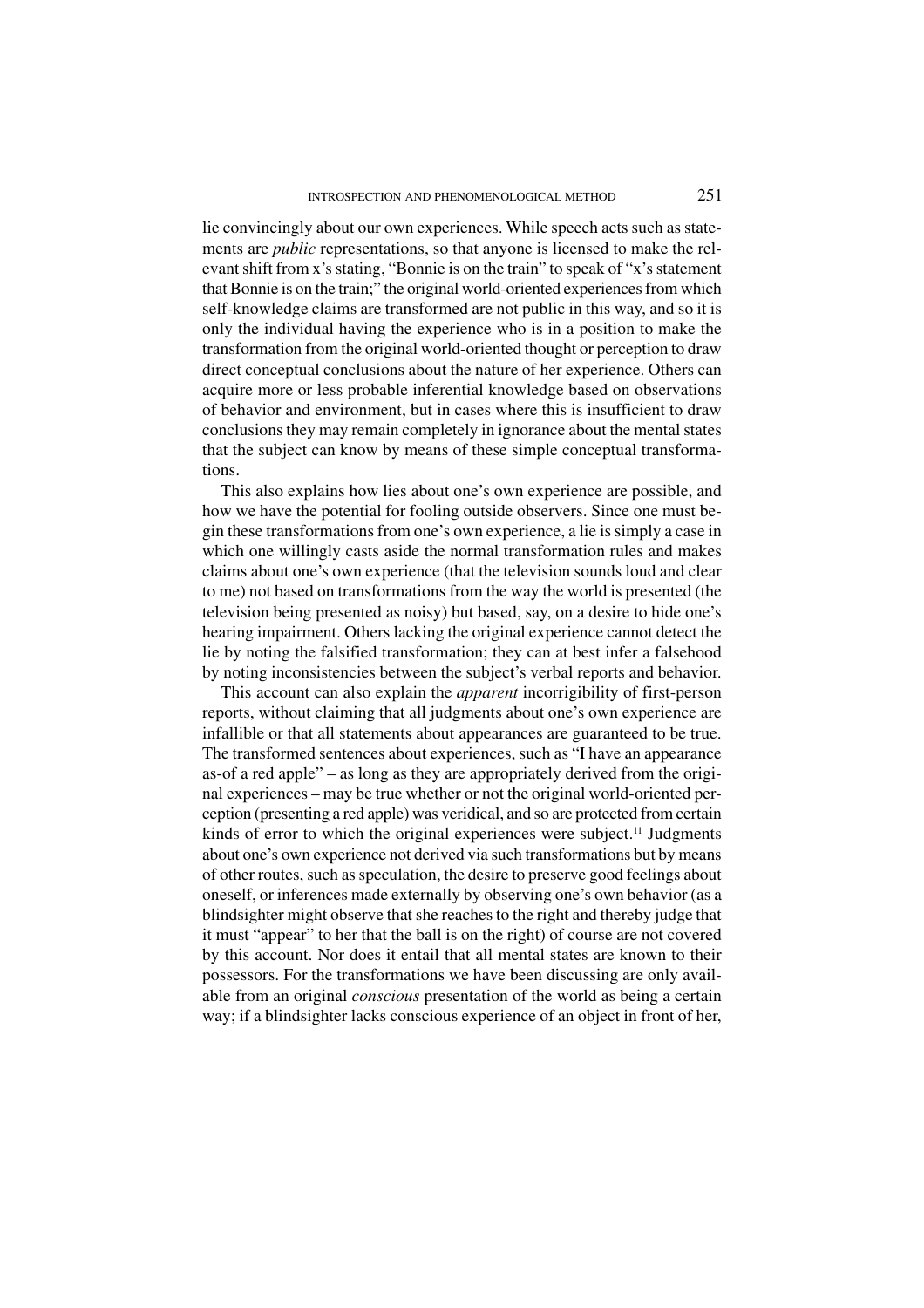she has nothing which she can conceptually transform into the relevant description of appearances.

Though much work remains to be done, a cognitive-transformation view of self-knowledge along the lines of that defended by Husserl may provide a promising way of accounting for first-person knowledge that can avoid the pitfalls of introspectionist views and perhaps even overcome problems of certain other outer-observation views. Whatever the ultimate fate of that view, I hope that I have at least made progress in forestalling some common misunderstandings of the methods of phenomenology, distancing it appropriately from views that consider the source of introspective knowledge to lie in a kind of pseudo-perceptual observation of one's own mental states, and suggesting how a different account of first-person knowledge may be able to be developed based on the methods and practice of phenomenology.12

#### **Notes**

- 1. See also the criticisms in Shoemaker (1996, pp. 25–49, 201–242).
- 2. For critical discussion of Dretske's 'displaced perception' view of introspection, see Aydede (2002) and Bach (1997).
- 3. In fact, contrary to Brandom's interpretation, it does not seem that Sellars himself would deny that looks reports do involve commitment to certain claims, though the relevant claims, naturally, would be claims about one's own experience, not the world. See (1956/ 2000, pp. 49, 64). Ultimately, Sellars clearly accepts that there are thoughts, impressions, and other 'inner episodes' (properly conceived), and even that we can make non-inferential reports on our own, though terms for these are introduced as theoretic (not observational) terms (1956/2000, pp. 102–117).
- 4. This point was suggested to me by Charles Siewert.
- 5. The account of phenomenological method given here follows that in the second edition of the *Logical Investigations* and *Ideas*. Husserl's exposition of the method varies, and other stages of the reduction are described in later Husserlian texts.
- 6. The discussion here parallels in certain respects Stephen Schiffer's (1990, 1994, 1996) work on pleonastic transformations yielding terms for events, states, fictional characters, etc. But it is important to distance this account from the common belief that pleonastic accounts provide an ontologically cheap account of their entities, as merely 'language created'. In (2001) I argue that the general move from noting that a certain term is pleonastically derivable to treating its referent as being language-created or having an ontologically reduced status is not successful.
- 7. Although these distinctions of course had not been made during Husserl's time, it seems that such transformations could only provide knowledge of the narrow (not wide) content of experience – thus the discussion above is implicitly limited to narrow content. This, however, is no crippling limitation, since in any case we could only plausibly expect to have a distinctive first-person access to the narrow content of our thoughts.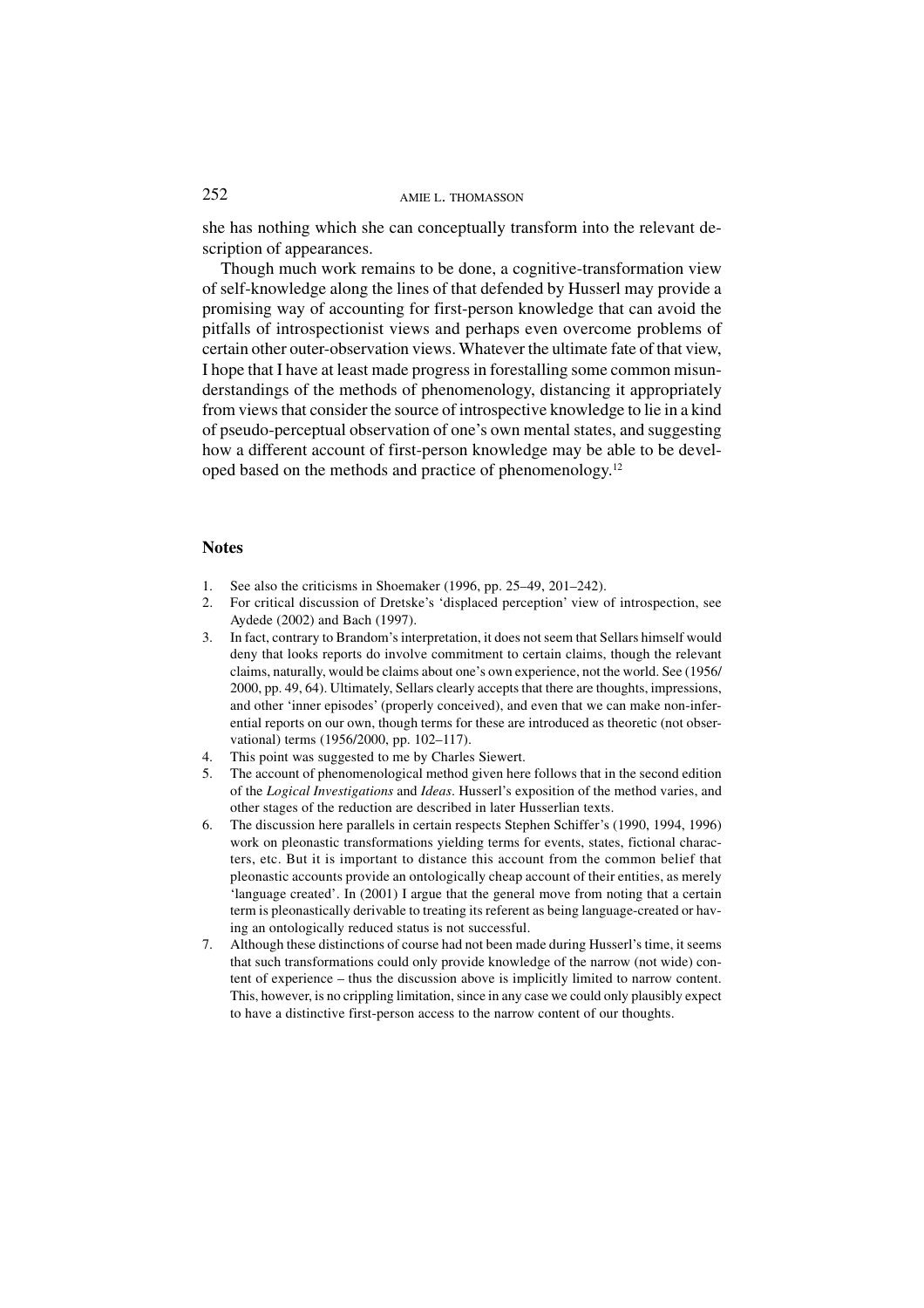- 8. This thus entails (contrary 'disjunctive' accounts) that there is something 'in common' between a veridical experience and a hallucination, at least in the minimal sense that such transformations license us to refer to the relevant appearance independently of whether the original experience was veridical. It remains, however, an open question whether it is desirable or even possible for the appearance to which we then acquire reference to be used to as the basis for an account of knowledge or perception.
- 9. The relevant difference for Husserl is whether or not the experience involves hyletic data, (1913/1962, 226), but it's not clear how one acquires knowledge of whether or what hyletic data an experience involves. An account of phenomenal concepts such as that developed by Chalmers (2002) might be of assistance: It might be that only sensory or quasi-sensory first-order experiences permit transformations to yield (atomic) self-knowledge claims involving direct phenomenal concepts, though all conscious experiences permit transformations to yield some apparent self-knowledge and may be described as 'appearances' in an explicitly broader sense.
- 10. I similarly acquire knowledge that it is I who am having the belief, not via observing my self, but rather via what Husserl considers "logical" (conceptual) entailments between the very idea of experiences, and the very idea of a pure Ego (myself qua bearer of these experiences, not myself qua actual human being in the world ) (1913/1962, p. 214). This seems to be the sense in which phenomenological knowledge of ourselves and our experiences is transcendental rather than empirical knowledge, as Husserl emphasizes in later work such as the *Crisis*. For a compelling contemporary account of knowledge of ourselves and our experiences as transcendental, see Rowlands (this volume).
- 11. This seems to be behind Descartes' observations (1641/1993, p. 23) that, in trying to acquire knowledge of an external object such as a piece of wax, I in fact acquire much more secure knowledge about my own mind.
- 12. Earlier versions of this paper were presented at The University of Kent conference "Consciousness in Historical Perspective" (Canterbury, England, May 2002), and at the National Endowment for the Humanities Summer Institute on Consciousness and Intentionality (Santa Cruz, California, July 2002). My thanks to all those who participated in the discussions, with special thanks for further detailed comments and/or suggestions to David Chalmers, Sean Kelly, Charles Siewert, David Smith, and Alan Thomas.

### **References**

- Armstrong, D. M. 1997. What is consciousness? In: N. Block, O. Flanagan, and G. Güzeldere (eds). *The Nature of Consciousness: Philosophical Debates*, pp. 55–67. Cambridge, MA: MIT Press.
- Aydede, M. 2002. Is introspection inferential? In: B. Gertler (ed), *Privileged Access: Accounts of Self-Knowledge*. Aldershot: Ashgate Publishing (Epistemology and Mind Series).
- Bach, K. 1997. Engineering the mind: review of *Naturalizing the Mind*, by Fred Dretske. *Philosophy and Phenomenological Research* 57 (2): 459–468.
- Brandom, R. 2000. Study guide to *Empiricism and the Philosophy of Mind* in Sellars, W. 1956/ 2000.
- Block, N., Flanagan, O., and Güzeldere, G. (eds). 1997. *The Nature of Consciousness: Philosophical Debates*. Cambridge, Massachusetts: MIT Press.